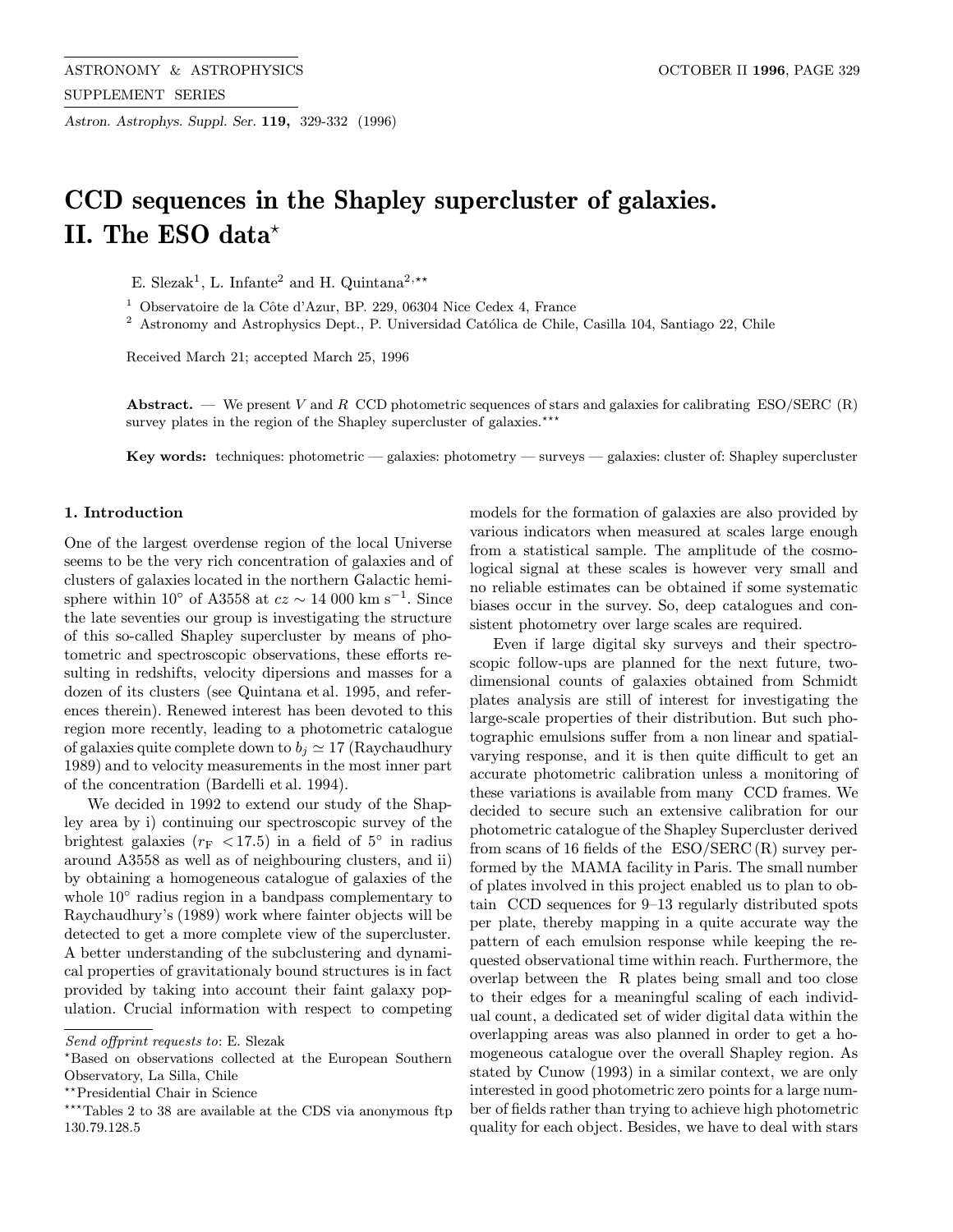only since the pixel data from the MAMA scans have been linearized according to the internal calibration procedure described by Bunclark & Irwin (1983). After completion, the whole set of calibration magnitudes will be connected to the photographic  $r_F$  bandpass of the ESO/SERC (R) plates and a 2D spline fitting will be performed over the local photometric zero-points to compute its exact value at any other location.

The purpose of this paper is to present the CCD sequences obtained with the 2.2 m telescope at the European Southern Observatory in the Bessel V and Gunn r filters. Only 37 spots in 11 Schmidt fields have been observed during this run due to partial photometric weather conditions. They complete those observed a year before within the same context using the Toronto telescope at the Las Campanas Observatory (Infante et al. 1996).

## 2. CCD Observations

Both the large number of planned CCD exposures and the need to observe medium to faint stars (which are unsaturated on the ESO survey Schmidt emulsions) led us to make use of a medium aperture telescope, so that our observational program can be achieved within a few photometric nights. One run of observations was therefore conducted during 3 nights in May 1994 at ESO, La Silla, using the 2.2 m ESO/MPI telescope with the EFOSC 2 system. The  $1061 \times 1040$  CCD chip of the imaging camera (ESO CCD  $\#19$ ) provides us with  $1024 \times 1024$  images corresponding to a field of view of  $5.6' \times 5.6'$  with a ~0.326" resolution (pixel size: 19  $\mu$ m). Bessel V and Gunn r filters were available on the filter wheel.

Several Landolt (1992) sequences of standard stars with different colours were observed three times each night at various air masses for calibration purposes. Namely, fields SA104, PG1323, PG1525, PG1657, SA110 and Mark A were used to determine the coefficients connecting the instrumental CCD magnitudes to the standard  $V, R$  photometric system. The magnitude range of the measured stars is  $11 \leq R \leq 16$  with a colour range of  $-0.1 < (V - R) < 1.4$ . The integration time for these bright objects was set to 3 s for focussed exposures.

The CCD fields needed for the overall calibration project have been spaced to insure a quite accurate mapping of the photometric variations across each photographic Schmidt plate: centre of the plate, centres of diagonals, and 3 spots along each edge. Five of these 13 spots per plate have been ranked the highest observational priority, so that an overview of the final result can be obtained with few exposures. In order to avoid saturations effects, the exact coordinates of the frames have been chosen with respect to regions devoid of stars brighter than  $R = 15$  using our photometric catalogue of the Shapley supercluster area. The large size of the current field of view ensures that a lot of stars are exposed each time, thereby securing the photometric zero point at these locations. The exposure time was set to 60 s for both  $V$  and  $r$  filters. Only the first night of this run and part of the third one had photometric conditions with sub-arcsec seeing, which led to 37 CCD observed fields (70 exposures over 208) in 11 Schmidt regions. Most of the frames which are pending to complete our calibration program have been recorded during further observational sessions held in 1995 and 1996 at the Las Campanas Observatory. These later data will be described in a forthcoming paper.

Table 1. Equatorial coordinates of the centres of the program fields

| ESO/SERC | $\operatorname{Spot}$ | $\alpha$       | δ             |
|----------|-----------------------|----------------|---------------|
| field    | $\#$                  | (2000.0)       | (2000.0)      |
| 324      |                       | 13 23 48.6     | $-390236$     |
|          | $\mathbf e$           |                |               |
| 324      | g                     | 13 30 00.0     | $-400303$     |
| 324      | m                     | 13 17 36.2     | $-42$ 15 39   |
| 325      | $\rm e$               | 13 49 05.5     | -39 04 02     |
| 325      | g                     | 13 55 06.7     | $-400439$     |
| 325      | m                     | 13 43 09.4     | $-420550$     |
|          |                       |                |               |
| 382      | g                     | $13\ 15\ 16.3$ | $-350100$     |
| 383      | g                     | 13 38 19.3     | $-350002$     |
| 384      | $\mathbf{a}$          | 14 13 56.8     | $-353243$     |
| 384      | $\mathbf e$           | 13 58 06.9     | $-33$ 46 14   |
|          |                       |                |               |
| 384      | g                     | 14 02 59.9     | $-350317$     |
| 384      | h                     | 13 53 51.9     | $-350100$     |
| 384      | $\mathbf{i}$          | 14 08 15.1     | $-36$ 14 59   |
| 384      | m                     | 13 53 16.1     | $-37$ 10 $27$ |
| 444      | g                     | 13 29 11.9     | $-30$ 21 23   |
| 445      | $\mathbf e$           | 13 45 42.4     | $-285428$     |
| 445      | g                     | 13 51 33.7     | $-295613$     |
| 445      | $\mathbf{i}$          | 13 56 19.2     | $-310748$     |
| 445      | m                     | 13 40 22.7     | $-32$ 21 38   |
|          |                       |                |               |
| 446      | $\mathbf e$           | 14 09 30.0     | $-285946$     |
| 446      | g                     | 14 14 01.5     | $-300035$     |
| 446      | h                     | 14 05 24.5     | $-300744$     |
| 446      | $\mathbf{i}$          | 14 19 48.5     | $-310800$     |
| 446      | $\mathbf k$           | $14\ 25\ 01.9$ | $-32$ 21 12   |
| 446      | m                     | 14 04 14.8     | $-32$ 18 04   |
|          |                       |                |               |
| 508      | $\mathbf e$           | 13 09 53.2     | $-234908$     |
| 508      | g                     | 13 14 31.6     | $-250610$     |
| 508      | m                     | 13 04 50.6     | $-271640$     |
| 509      | ${\bf e}$             | 13 31 50.4     | $-240847$     |
| 509      | g                     | 13 37 04.8     | $-25$ 17 06   |
| 509      | m                     | 13 26 09.8     | $-273348$     |
|          |                       |                |               |
| 510      | $\rm{a}$              | 14 08 08.0     | $-223552$     |
| 510      | $\mathbf e$           | 13 53 26.4     | $-235139$     |
| 510      | g                     | 13 57 25.0     | $-24\ 56\ 48$ |
| 510      | $\mathbf{i}$          | 14 02 35.2     | $-26$ 13 09   |
| 510      | k                     | 14 08 42.1     | $-272243$     |
| 510      | m                     | 13 47 32.1     | $-270849$     |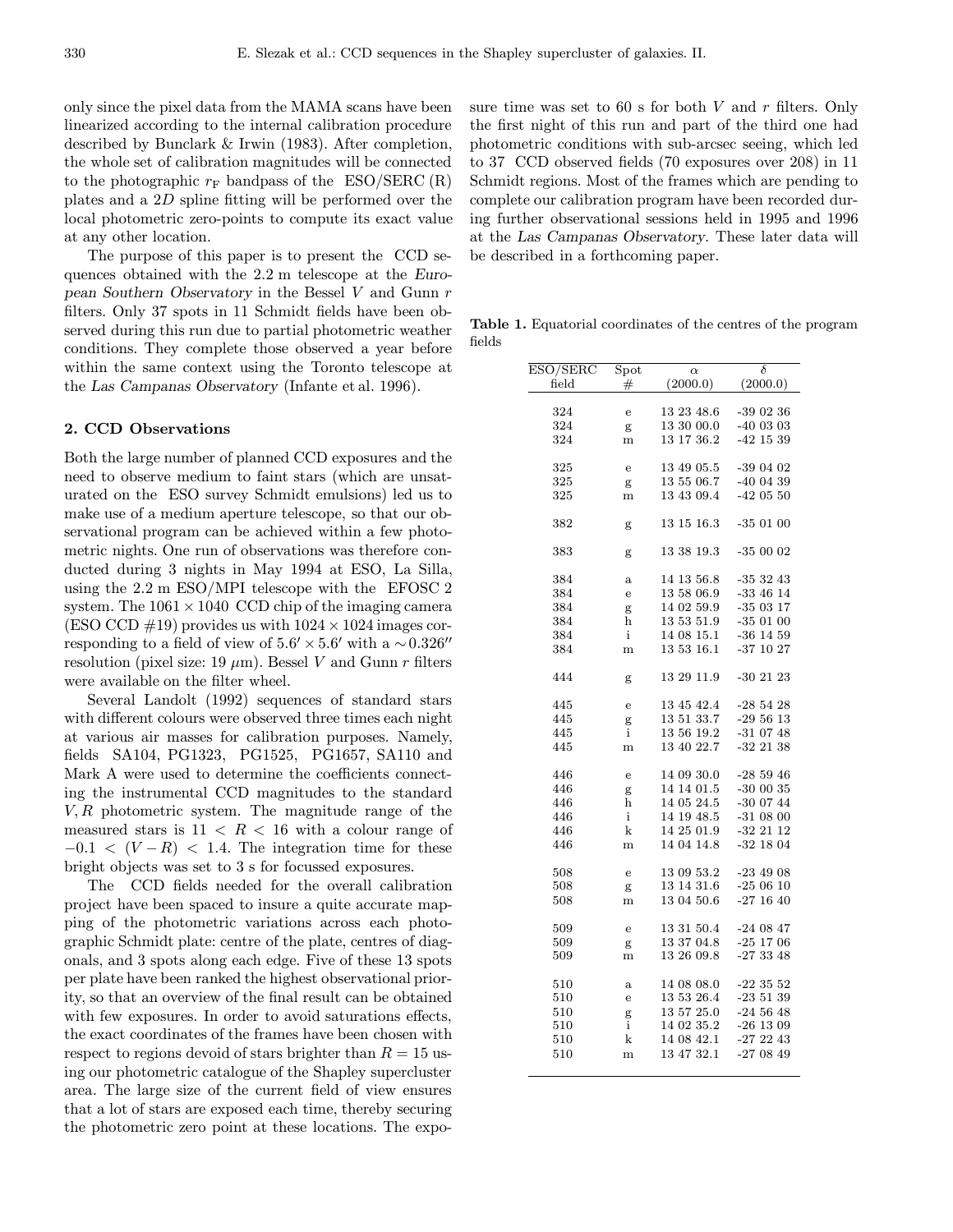#### 3. Image processing and photometry

The whole set of CCD frames has been processed using IRAF tasks for usual image processing operations and our own dedicated software for the fitting photometric procedures. First, the bias correction has been applied using a median averaged bias frame obtained from a blockaveraging of the initial data along the read-out axis. No systematics have been found within each night when compared to 10 mn dark current exposures, and accordingly no scaling with respect to the exposure time has been made. Then, for each colour, the flat field correction involved a median frame obtained from the combination of several sky flat exposures taken either at dusk or at dawn. No master flat has been computed and no cosmic search has been performed due to the short integration time. Individual flat and bias exposures were used to determine the actual mean values of the gain and read-out noise of the CCD camera.

The standard stars were measured using the PHOT task for circular aperture photometry in an interactive way since only few bright objects had to be processed. An accurate centering of each individual object was computed by means of the implemented centroid algorithm, while the local sky background was computed from the mode (after iterative  $3\sigma$  rejections) of the pixel distribution inside a 10 pixel annulus with an inner radius of 23 pixels. The signal to background noise ratio is indeed high enough to get a correct total flux from this otherwise noisy estimator of the sky value. Instrumental magnitudes were computed using 7 aperture radii increasing by a factor  $\sqrt{2}$  from  $2\sqrt{2}$ to  $16\sqrt{2}$  pixels. The aperture leading to the magnitude of each object was then chosen by eye from the light growing curve, which insures a correct aperture size and minimizes the magnitude error due to a background poor estimation. The equations which transform these CCD magnitudes to the standard system have been restricted to a zero-point  $a_0$ , airmass  $a_1$  and colour  $a_2$  terms according to:

$$
V = V_{\text{CCD}} + a_{0, V} + a_{1, V} X + a_{2, V} (V - R)
$$
  

$$
R = r_{\text{CCD}} + a_{0, r} + a_{1, r} X + a_{2, r} (V - R).
$$

We obtained the set of coefficients  $\{a_i\}$  from a leastmean-square fitting program where the very few spurious measurements have been hand-flagged and rejected. The residual scatters for the first night ( $\simeq$  40 standard stars) are  $\sigma_V^{(1)} \sim 0.03^{\text{m}}$  and  $\sigma_R^{(1)} \sim 0.04^{\text{m}}$  in the V and R bands respectively. Only 9 stars are available for the third night due to the restricted duration of photometric conditions. The residual scatters we got are  $\sigma_V^{(3)} \sim 0.02^{\text{m}}$  and  $\sigma_R^{(3)} \sim$  $0.05^{\rm m}$ .

Because of the large number of objects per frame, the set of program fields needs to be processed automatically. We obtained the positions of the objects on the  $r$  frames by using the IRAF task DAOFIND, which looks for local maxima in the brightness enhancements resulting from a convolution of the original data with an elliptical Gaussian function. Critical parameters for a successful detection are the full width at half maximum, the ellipticity, the roundness, and the sharpness of the searched astronomical objects. These morphological characteristics have been set for stars by examining their shape mean values on each frame, as well as the detection threshold by computing the standard deviation of the sky background. Note, however, that counts complete down to the detection limit was not the goal to reach. We are only looking for not very faint secondary calibrators. The aperture photometry on these object lists was then performed using PHOT in batch mode. As two checks confirmed it, the same list was valid for the  $V$  and  $r$  exposures since they had always been taken one after another without stoping the telescope guiding. However, an interactive determination of the instrumental magnitude from the set of aperture estimates could not now be considered due to the large number of objects. Thus, we decided for each observing night to compute the empirical law giving the best magnitude estimate for a given luminosity. To do so we processed in an interactive manner one field, chose for each object what seemed to be the "best" magnitude among the seven available values just like for the standard stars, and performed a first-order polynomial error-weighted fit between the sets of aperture radii and magnitudes. Comparisons of the resulting magnitude determinations with the somewhat subjective visual ones showed a good agreement: most of the time, the difference in aperture radius does not exceed one aperture and the machine selected magnitude is within the quoted error of the human selected choice. Therefore the fits obtained in the V and r bands were applied to the output files generated by PHOT in order to get the total instrumental magnitudes for the program objects. Photometric errors were also computed automatically by PHOT from the S/N ratios based on the gain and read-out-noise of the CCD and on the flux and local sky values. Finally, the equations linking instrumental CCD and standard photometric systems were used with the observational  $(V - r)$  colour indices to obtain the lists of the final corrected total magnitudes. These later were plotted against the instrumental values as a last check to flag objects which do not follow the main tendancy and remove them after a visual inspection of the CCD frame (bad measure due to close bright neighbours, lack of the counterpart in the V photometric band, peculiar objects, etc.).

## 4. Results

Table 1 lists the actual coordinates of the centre of each program field together with their identification with respect to the ESO/SERC Schmidt field number and their position on the plate. Stars have been mostly detected on each frame by the DAOFIND task due to the